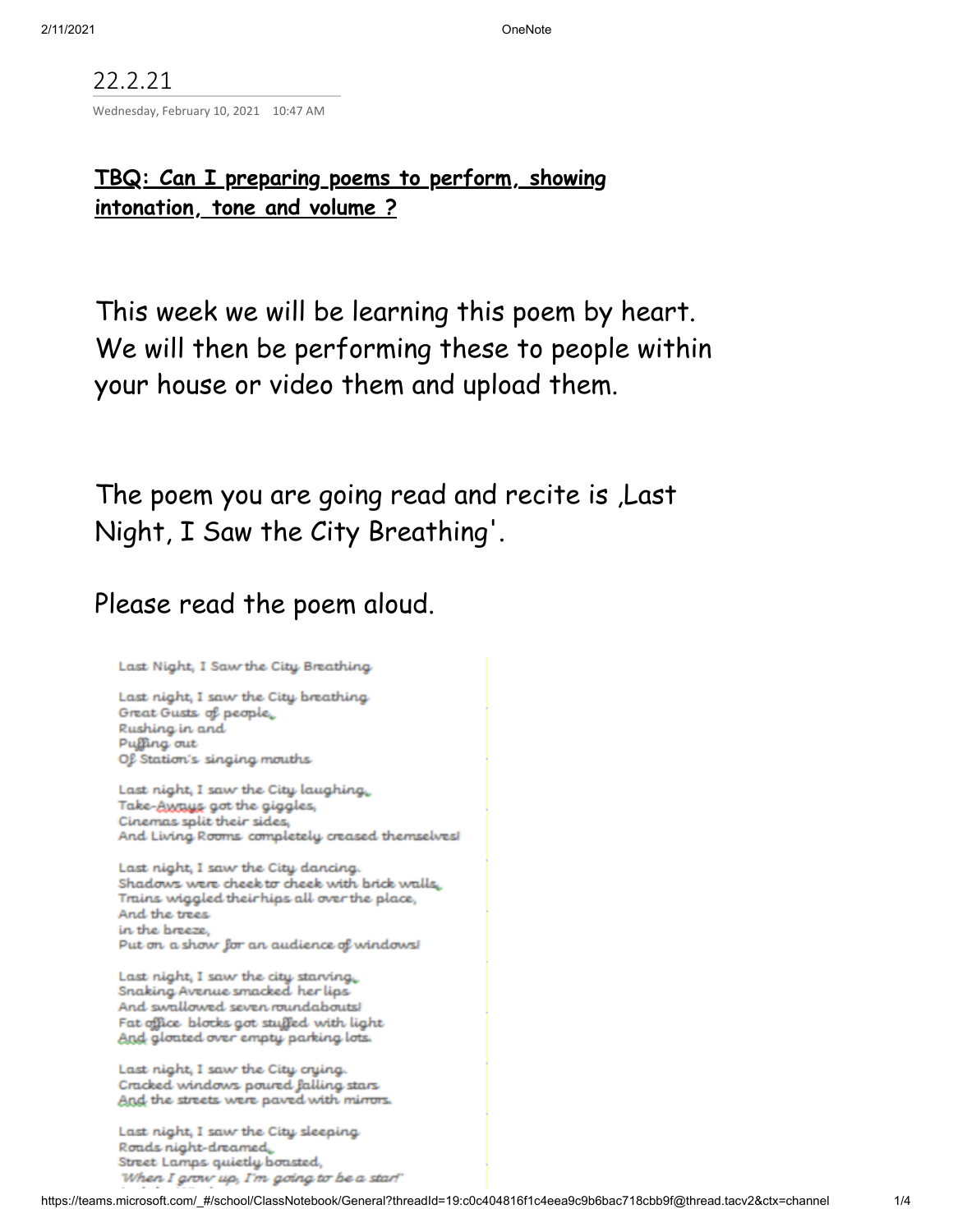What is this poem about?

What is it describing?

Are there any words you don 't know the meaning of? Please underline them and find the definition.

Flaming Hot Challenge: Find synonyms.

Challenge 1:

Go through each verse. What does that verse actually mean?

Verse 1:

Verse 2:

Verse 3: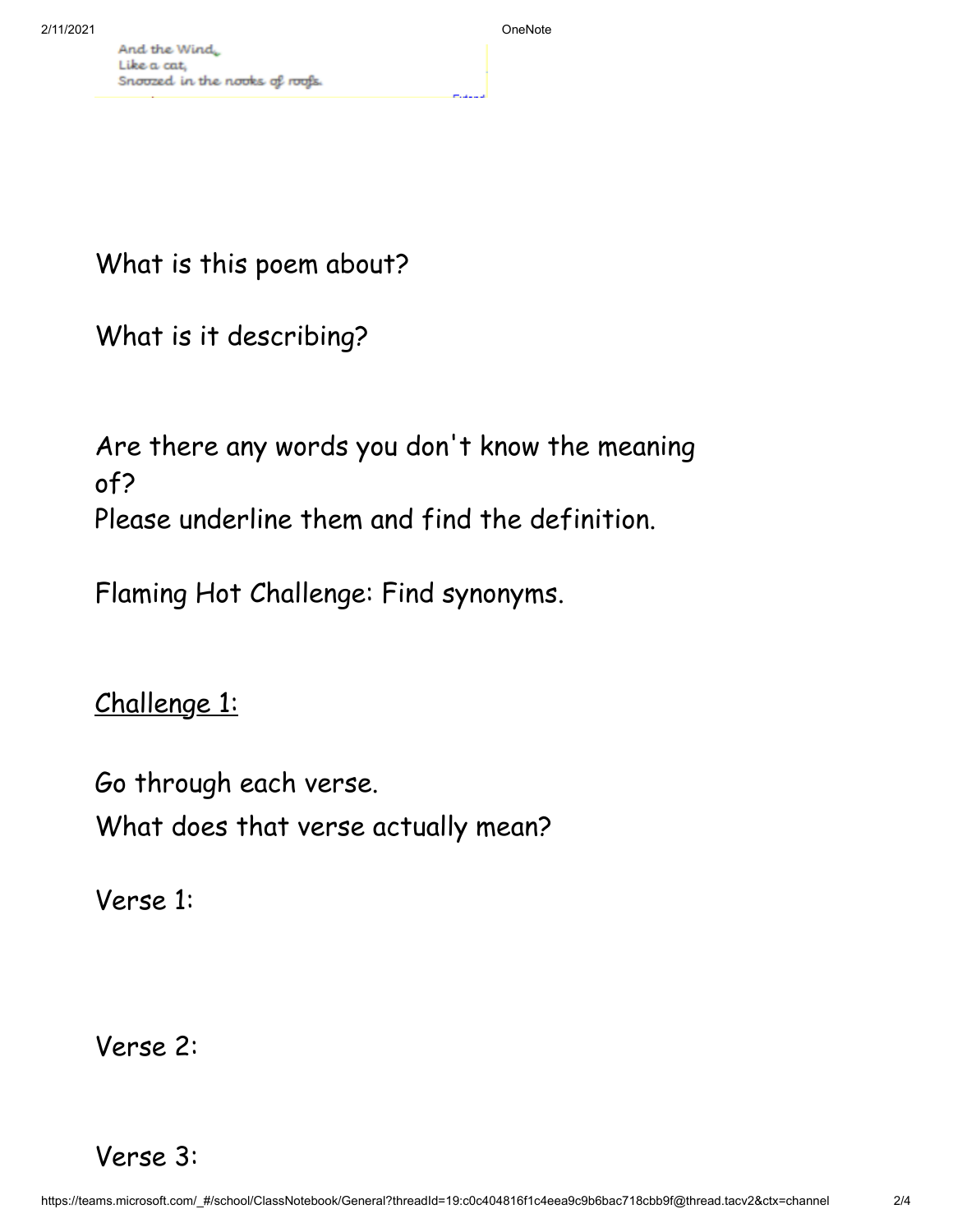Verse 4:

Verse 5:

Verse 6:

Time to practice the poem!

This week we will be learning this poem by heart. . How can we make a poem exciting?

How can we make our performance exciting?

Watch the following video for some top tips.

KS2 VIDEO: How to perform poems with Michael Rosen [\(6 mins\) -](https://www.puffinschools.co.uk/resources/ks2-video-how-to-perform-poems-with-michael-rosen-6-mins/) Puffin Schools

Task you are going practice remembering and reciting this poem. Try and do it one verse at a